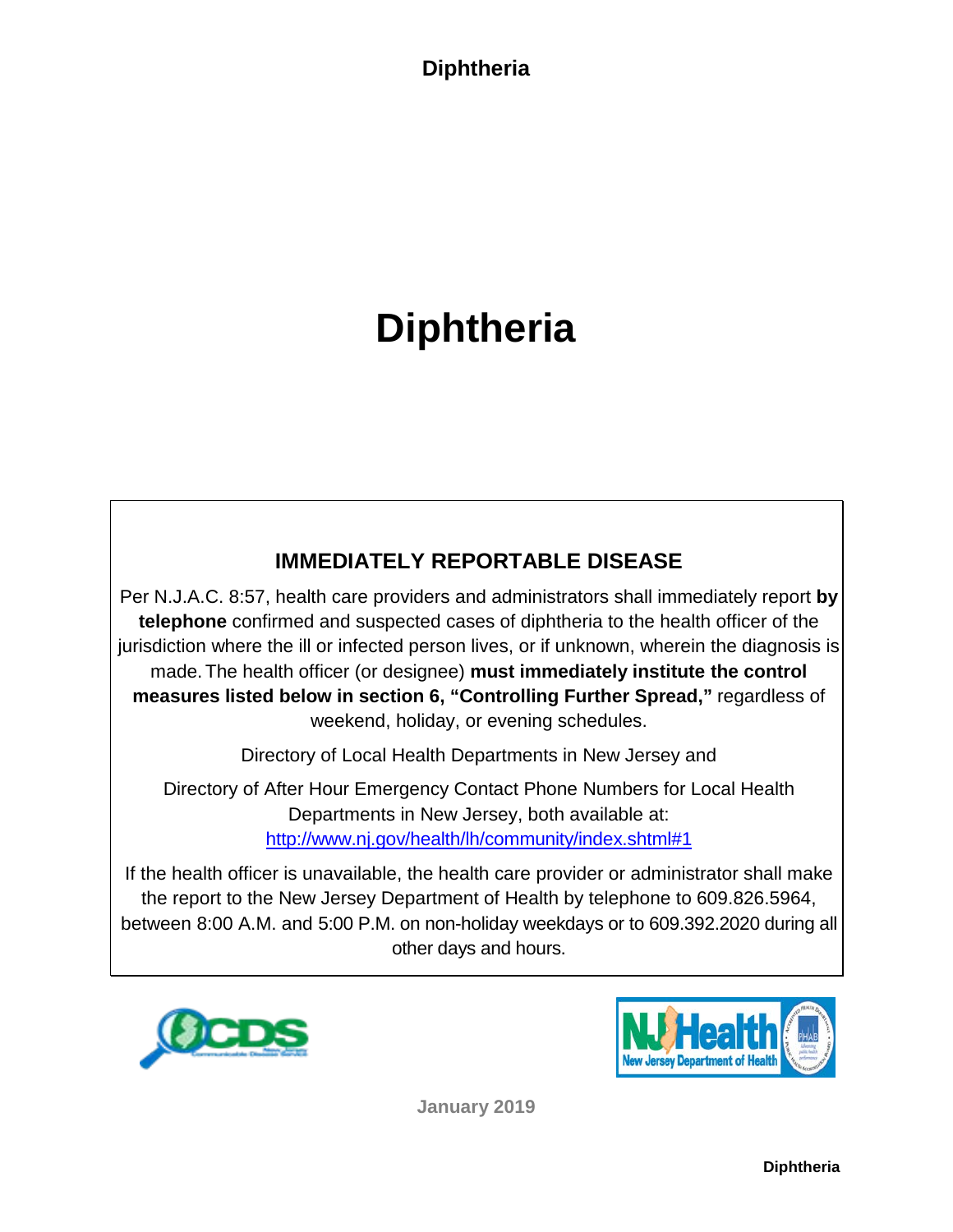## **1 THE DISEASE AND ITS EPIDEMIOLOGY**

#### **A. Etiologic Agent**

Diphtheria is caused by toxigenic strains of *Corynebacterium diphtheriae* and, rarely, *Corynebacterium ulcerans*. *C. diphtheriae* is an irregularly staining, gram-positive, nonspore-forming, nonmotile, pleomorphic bacillus with three biotypes (mitis, intermedius, and gravis). All biotypes of *C. diphtheriae* may be either toxigenic or nontoxigenic. Toxigenic strains possess the toxin gene, *tox*, which is carried by a family of related corynebacteria phages. The toxin inhibits protein synthesis in all cells, including myocardial, renal, and peripheral nerve cells.

#### **B. Clinical Description**

Diphtheria has two forms: respiratory and cutaneous. Respiratory (nasal, pharyngeal, tonsillar, and laryngeal) diphtheria is typically caused by toxin-producing (toxigenic) strains of *C. diphtheriae.* Cutaneous disease can be caused by either toxigenic or nontoxigenic strains. In the respiratory form of the disease, a membrane is formed; this membrane is usually visible on the throat or tonsils. Respiratory diphtheria begins two to seven days after infection. Initial symptoms of illness include a sore throat and low-grade fever; swelling of the neck ("bull-neck") from inflammation can develop and is a sign of severe disease. Persons may die from asphyxiation when the membrane obstructs breathing. Other complications of respiratory diphtheria are caused by systemic effects of the absorbed diphtheria toxin; these include myocarditis (inflammation of the heart) and nerve paralysis. Case fatality rates of 5 to 10% for respiratory diphtheria have changed little in 50 years. The respiratory form of diphtheria usually lasts several days; complications can persist for months.

Membranous pharyngitis from nontoxigenic *C. diphtheriae* is also reportable, although disease is usually mild and cannot cause systemic complications. The isolation of *C. diphtheriae* from the throat does not necessarily indicate a pathogenic role in the illness. Although the frequency with which this occurs is unknown, a small percentage of the population may carry nontoxigenic or toxigenic strains of *C. diphtheriae* without disease symptoms. Rarely, other *Corynebacterium* species (*C. ulcerans* or *C. pseudotuberculosis*) may produce diphtheria toxin and lead to classic respiratory diphtheria.

**NOTE: Other pathogens, including** *Streptococcus* **species; Epstein-Barr virus and cytomegalovirus;** *Candida***; and anaerobic organisms (Vincent's angina), can cause a membrane of the throat and tonsils. Isolation of** *C. diphtheriae* **from a clinical specimen or histopathologic diagnosis of diphtheria establishes a laboratory diagnosis of diphtheria.**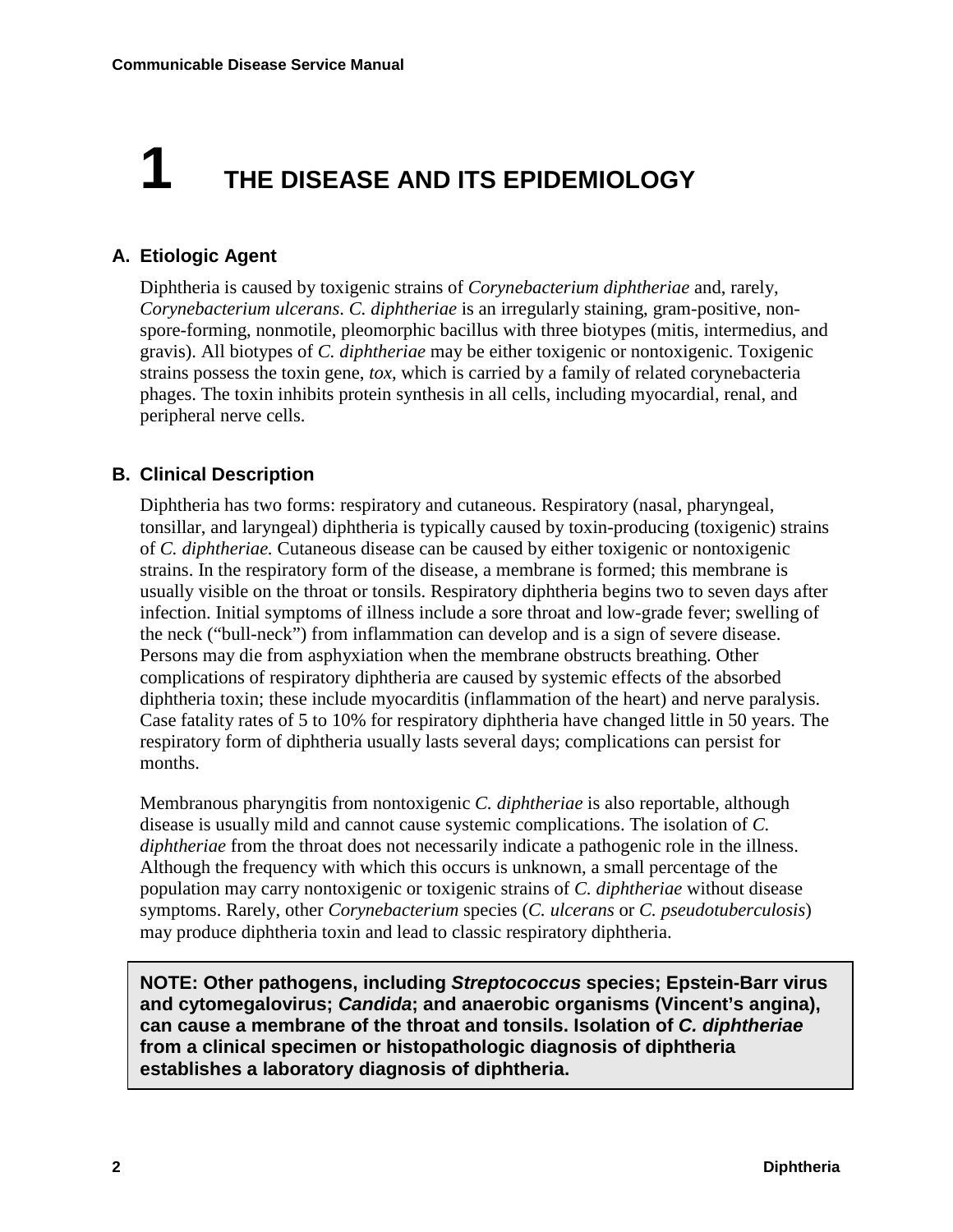Cutaneous diphtheria, caused by either toxigenic or nontoxigenic strains, is usually mild, typically consisting of nondistinctive sores or shallow ulcers and only rarely involving toxic complications (1−2% of infections with toxigenic strains). Since 1980, cutaneous diphtheria has not been a nationally reportable disease and is also not a reportable disease in New Jersey.

#### **C. Reservoirs**

Humans are the only host of *C. diphtheriae*. Human carriers are usually asymptomatic and constitute a disease reservoir.

#### **D. Modes of Transmission**

Diphtheria is transmitted person-to-person by droplet or direct contact with the nasopharyngeal secretions of an infected person. Contact with articles soiled with discharges from cutaneous lesions of infected people can be a source, but this has rarely been documented. Raw milk has served as a vehicle for transmission.

#### **E. Incubation Period**

The incubation period is usually 2 to 5 days (range, 1-10 days) but may occasionally be longer.

#### **F. Period of Communicability or Infectious Period**

The infectious period begins at symptom onset and typically lasts two to six weeks after infection. If patients are treated with antibiotics, communicability usually lasts less than four days. However, chronic carriage may occur, even after antimicrobial therapy. Patients are considered infectious until two successive pairs of nose and throat cultures (and cultures of skin lesions in cutaneous diphtheria) obtained  $\geq$  24 hours after completion of antimicrobial therapy and  $\geq$  24 hours apart are negative. Asymptomatic chronic carriers are important in sustaining transmission.

#### **G. Epidemiology**

Diphtheria was one of the most common causes of death among children in the prevaccine era. Infection can occur in immunized, partially immunized, and unimmunized persons. However, it is usually less severe in those who are partially or fully immunized. In the United States, although cases can occur across all age groups, most cases occur in children <10 years of age and adults over 50 years of age. Diphtheria is endemic in many parts of the world, including countries of the Caribbean and Latin America. The incidence of respiratory diphtheria is greatest during autumn and winter, but summer epidemics may occur in warm moist climates in which skin infections are prevalent. Large epidemics of diphtheria, primarily in adolescents and adults, have occurred in the former Soviet Union, Algeria, and Ecuador. In the states of the former Soviet Union (including Russia, the Ukraine, and Central Asian Republics), over 150,000 cases and 5,000 deaths due to diphtheria occurred between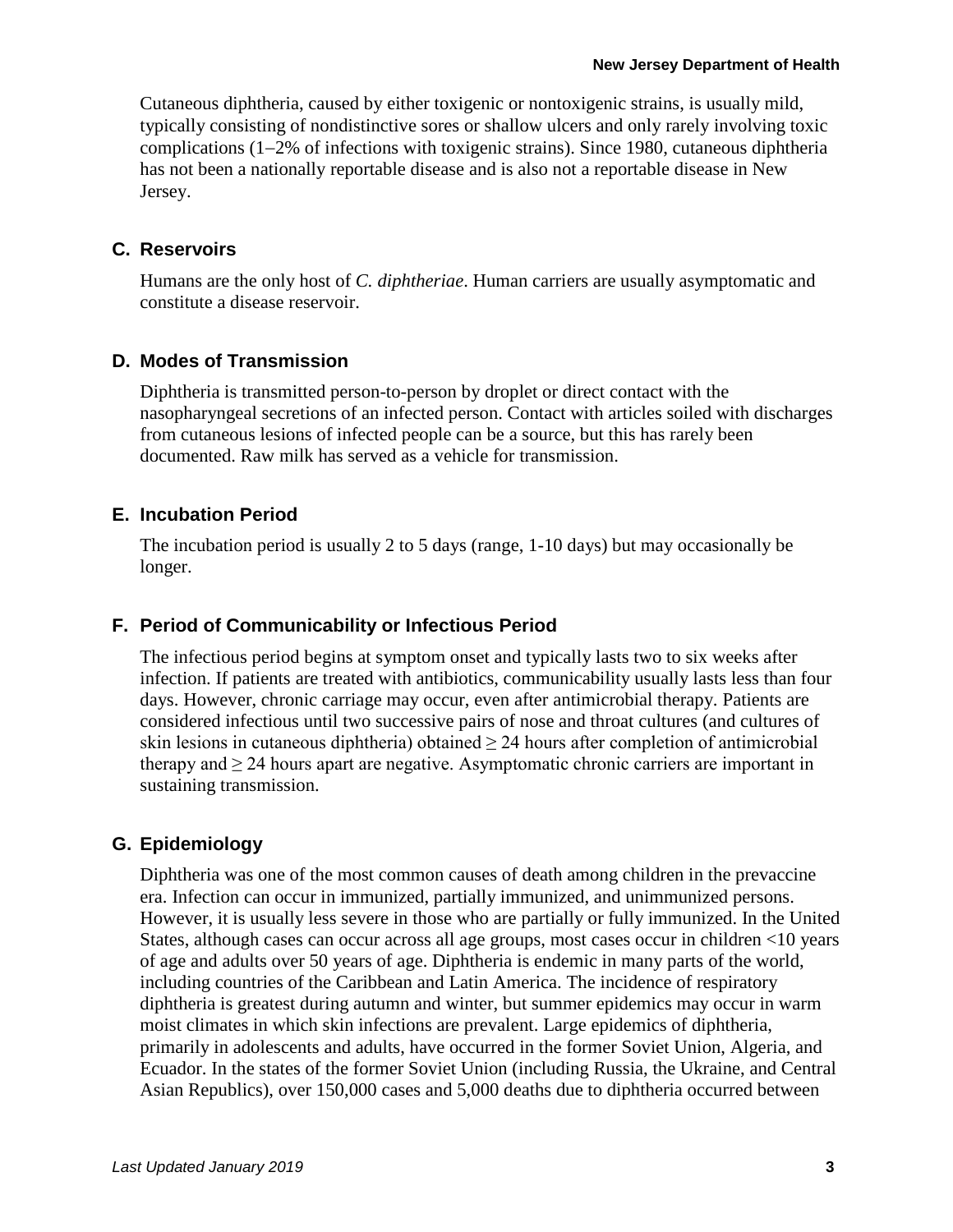1990 and 1997. In recent epidemics in the former Soviet Union, the case fatality ratio has ranged from 3% to 23%.

Generally, fewer than five cases of diphtheria are reported annually in the United States. Between 2004 and 2017, 2 cases of diphtheria were recorded in the U.S. While most cases of diphtheria reported recently in the United States were related to importation, enhanced surveillance in a previously endemic area (a Northern Plains Indian community) has revealed ongoing circulation of a toxigenic strain of *C. diphtheriae* first identified in that region in the 1970s. The last known cases in New Jersey occurred in 1963. It is estimated that more than 40% of U.S. adults lack protective levels of circulating antitoxin.

# **2 CASE DEFINITION**

#### **A. New Jersey Department of Health Case Definition**

Diphtheria cases are reported by states to CDC through the National Notifiable Diseases Surveillance System (NNDSS). The New Jersey Department of Health (NJDOH) Communicable Disease Service (CDS) follows the most current case definition as published on the CDC NNDSS website. For the most recent case definition please visit:

#### **<http://wwwn.cdc.gov/NNDSS/script/conditionsummary.aspx?CondID=43>**

#### **Clinical Criteria**

- Upper respiratory tract illness with an adherent membrane of the nose, pharynx, tonsils, or larynx **OR**
- Infection of a non-respiratory anatomical site (e.g., skin, wound, conjunctiva, ear, genital mucosa)

#### **Case Classification (as of 2019)**

#### **SUSPECTED/POSSIBLE**

- In the absence of a more likely diagnosis, an upper respiratory tract illness with each of the following:
	- o an adherent membrane of the nose, pharynx, tonsils, or larynx; **AND**
	- o absence of laboratory confirmation; **AND**
	- o lack of epidemiologic linkage to a laboratory-confirmed case of diphtheria.

**OR**

• Histopathologic diagnosis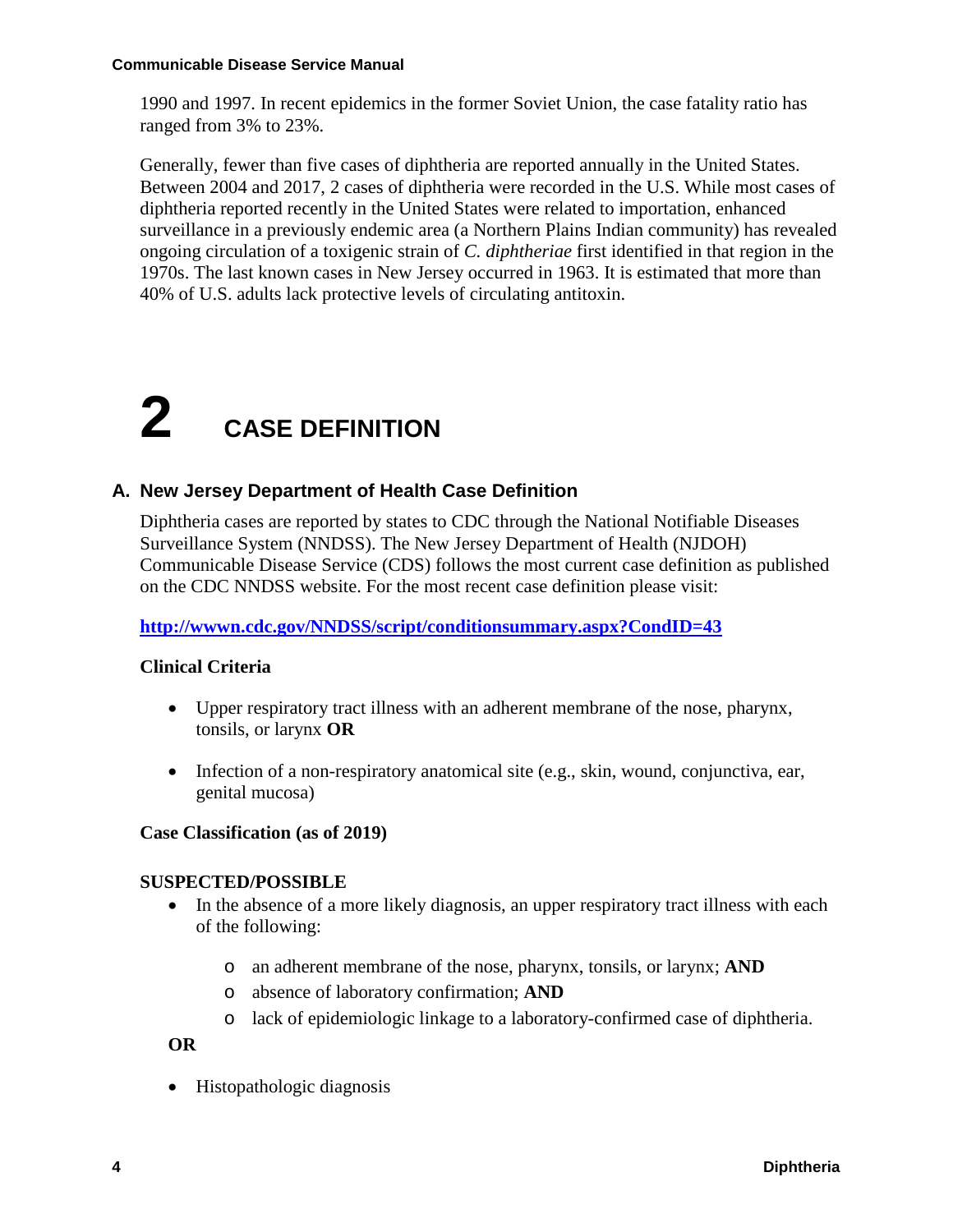#### **CONFIRMED**

- An upper respiratory tract illness with an adherent membrane of the nose, pharynx, tonsils, or larynx; **and** any of the following:
	- o isolation of toxin-producing *Corynebacterium diphtheriae* from the nose or throat; **OR**
	- o epidemiologic linkage to a laboratory-confirmed case of diphtheria

#### **OR**

- An infection at a non-respiratory anatomical site (e.g., skin, wound, conjunctiva, ear, genital mucosa) with:
	- o isolation of toxin-producing *Corynebacterium diphtheriae* from that site

#### **Case Classification Comments**

- Cases of laboratory-confirmed, non-toxin-producing *C. diphtheriae* (respiratory or non-respiratory) should not be reported by state or local health departments to CDC as diphtheria cases.
- Negative laboratory results may be sufficient to rule-out a diagnosis of diphtheria; however, clinicians should carefully consider all lab results in the context of the patient's vaccination status, antimicrobial treatment, and other risk factors.
- PCR (polymerase chain reaction) and MALDI-TOF (matrix assisted laser desorption/ionization-time of flight mass spectrometry) diagnostics for *C. diphtheriae*, when used alone, do not confirm toxin production. These tests, when used, should always be combined with a test that confirms toxin production, such as the Elek test.

# **3 LABORATORY TESTING SERVICES AVAILABLE**

Bacteriological **culture** (isolation of *C. diphtheriae*) and **toxigenicity testing** of the resulting isolate are essential for confirming diphtheria. The NJDOH Public Health and Environmental Laboratories (PHEL) is not currently equipped to test for *C. diphtheriae*. However, all diphtheria isolates, with prior approval from NJDOH CDS staff, should be sent to PHEL for subsequent forwarding to the CDC Pertussis and Diphtheria Laboratory.

Because respiratory diphtheria is very uncommon in the U.S. and other pathogens can cause a membrane in the throat and over the tonsils, the patient's healthcare provider should be encouraged to consider other conditions in the differential diagnosis and perform appropriate laboratory tests to rule out these conditions and organisms. A list of other biological disease agents which may also cause a membranous pharyngitis can be found on CDC's Checklist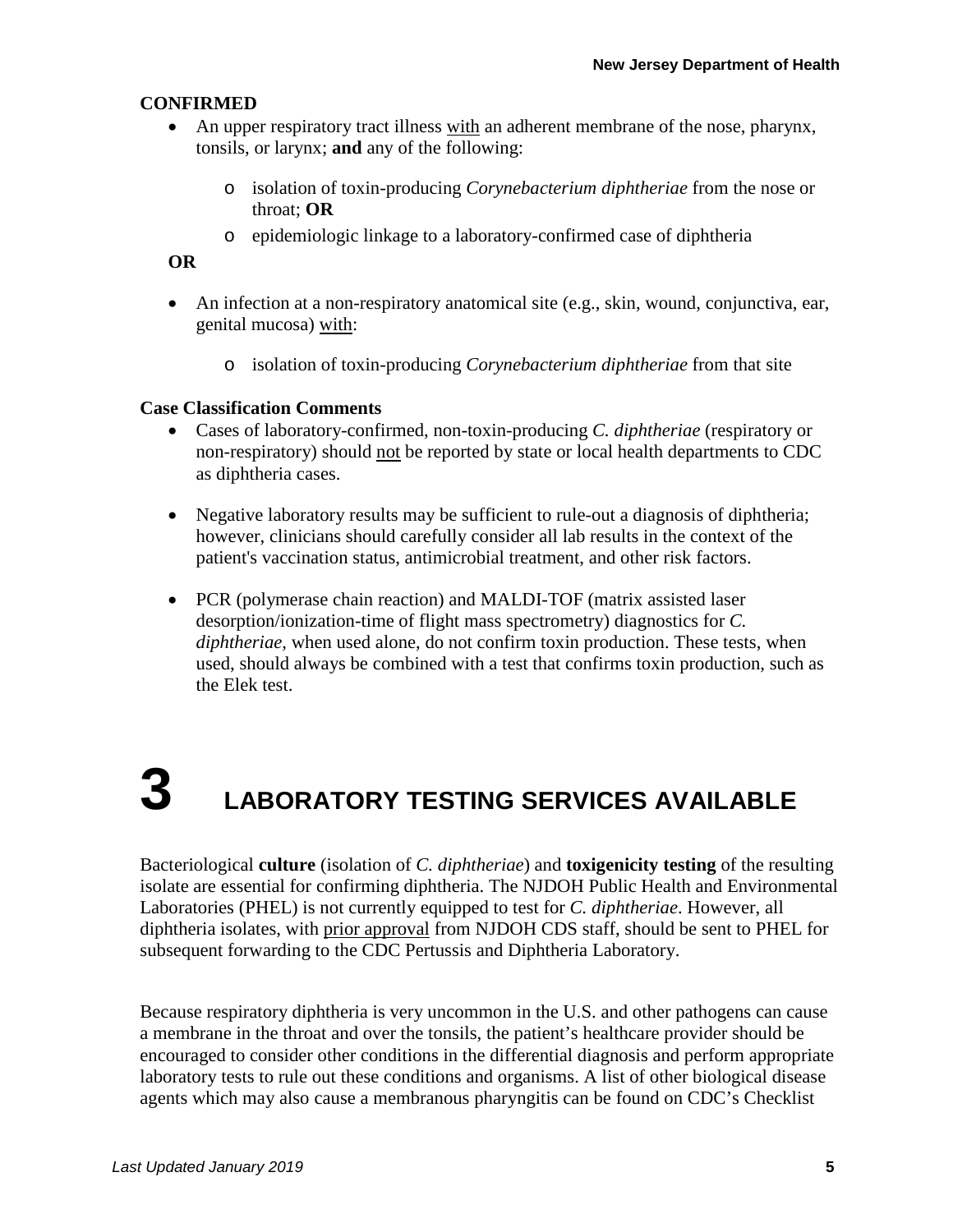for Assessing a Patient with Suspected Diphtheria, available here: <https://www.cdc.gov/diphtheria/downloads/dip-cklist-diag.pdf>

When diphtheria (involving any site) is suspected, clinical specimens for culture should be obtained as soon as possible from the nose or nasopharynx and throat, even if treatment with antibiotics has already begun. If possible, swabs also should be taken from beneath the membrane, or a piece of the membrane should be removed. Except in situations where the index of suspicion is low, close contacts should be cultured as well. The laboratory should be alerted to the suspicion of diphtheria because isolation and identification of *C. diphtheriae* is aided by special culture media containing tellurite.

Although no other tests for confirming diphtheria are commercially available, CDC can perform a polymerase chain reaction (PCR) test on clinical specimens to confirm infection with a potentially toxigenic strain. While this PCR assay allows for detection of the diphtheria toxin gene (tox), it does not confirm whether the organism is producing the toxin. The PCR test may be able to detect nonviable *C. diphtheriae* organisms from specimens taken after antibiotic therapy has been initiated. Although, PCR (performed by the CDC) provides supportive evidence for the diagnosis, data are not yet sufficient for PCR to be accepted as a criterion for laboratory confirmation. A case that is PCR positive without isolation of the organism or histopathologic diagnosis and without epidemiologic linkage to a laboratory-confirmed case should be classified as a probable case. Please note: CDC does not perform PCR to rule out diphtheria unless diphtheria anti-toxin (DAT) has been requested to treat the patient.

Similarly, serologic testing cannot be used to confirm a case of *C. diphtheriae.* If acute antibody levels are low, diphtheria cannot be ruled out; if acute levels are high, diphtheria is unlikely to be the cause of illness. Please note: at this time, CDC does not test sera for antibodies to *C. diphtheriae*.

Attachment A (at the end of this chapter) describes the procedures for collecting specimens for culture and subsequent toxigenicity testing. Attachment B (at the end of this chapter) gives an overview of available diagnostic tests.

### **4 PURPOSE OF SURVEILLANCE AND REPORTING AND REPORTING REQUIREMENTS**

#### **A. Purpose of Surveillance and Reporting**

To alert public health authorities to the circulation of *C. diphtheriae* and the possibility of other cases developing in the area, particularly given the large number of susceptible adults To ensure early and appropriate treatment with diphtheria antitoxin and antibiotics To obtain necessary laboratory specimens before antibiotic or antitoxin treatment To identify and evaluate contacts and provide necessary antimicrobial prophylaxis to prevent further spread of the disease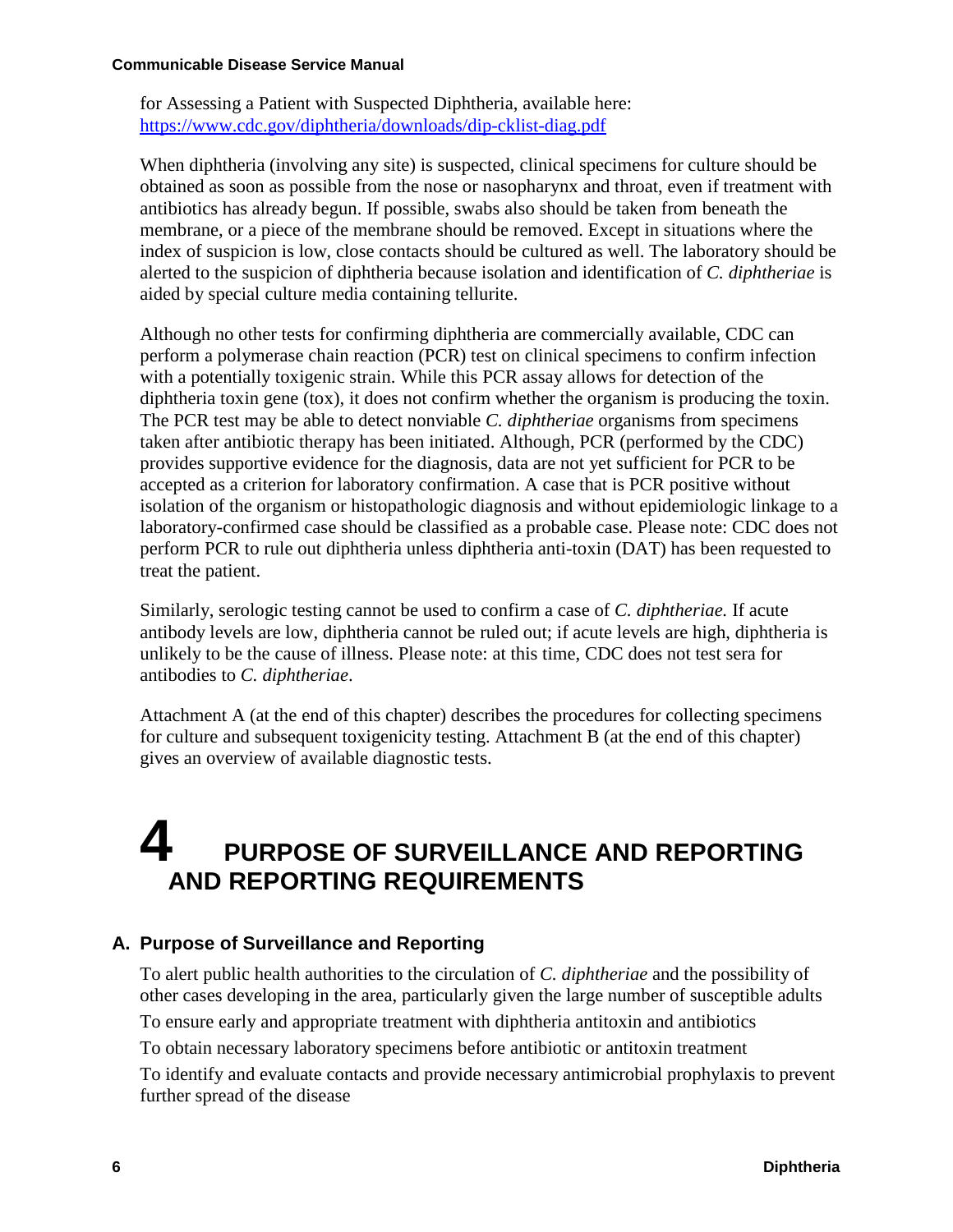#### **B. Laboratory Reporting Requirements**

The New Jersey Administrative Code (N.J.A.C. 8:57-1) stipulates that a positive test of diphtheria must be reported immediately by telephone to the local health department (LHD) where the patient resides. If the laboratory director or his/her designee is unable to reach the LHD where the patient resides, call the NJDOH at 609.826.5964 (weekdays) or 609.392.2020 (nights/weekends). Telephone reports shall be followed by a report via the Communicable Disease Reporting and Surveillance System 2.0 (CDRSS), or in writing to the health officer of the jurisdiction in which the patient lives or, if unknown, to the health officer in whose jurisdiction the healthcare provider requesting the laboratory examination is located. Please refer to the list of reportable diseases at <https://www.nj.gov/health/cd/reporting/> for information.

#### **C. Healthcare Provider Reporting Requirements**

The N.J.A.C. 8:57-1 stipulates that a confirmed or suspect case of diphtheria must be immediately reported by telephone to the health officer of the jurisdiction where the patient resides or, if unknown, wherein the diagnosis was made. If the health officer is unavailable the report shall be made to the NJDOH at 609.826.5964 (weekdays) or 609.392.2020 (nights/weekends).

#### **D. Health Officer Reporting Requirements and Follow-up Responsibilities**

As specified in the N.J.A.C. 8:57-1 each health officer pursuant to the provisions of N.J.A.C. 8:57-1 shall within 24 hours of receipt of a report initiate or update case information in CDRSS 2.0. If the initial report is incomplete, the health officer shall seek complete information and provide all available information to the NJDOH CDS within five days of receiving the initial report. Refer to the health officer's Reporting Timeline at <https://www.nj.gov/health/cd/reporting/> for information on prioritization and timelines requirements of reporting and case investigation.

#### **E. Entry into CDRSS 2.0**

The mandatory fields in CDRSS include disease, name, county, municipality, gender, race, ethnicity, case status, and report status. The following table can be used as a quick reference guide to determine CDRSS fields to be completed for accurate and complete reporting of *C. diphtheriae* cases.

| <b>CDRSS Topic</b>           | <b>Required Information</b>                                                                                                                                         |  |  |  |
|------------------------------|---------------------------------------------------------------------------------------------------------------------------------------------------------------------|--|--|--|
| Disease Info                 | Enter the disease name ("DIPHTHERIA"), illness onset date, and the<br>date the case was reported to the State or LHD. There are no<br>subgroups for C. diphtheriae. |  |  |  |
| <b>Patient Personal Info</b> | Enter patient demographic information. Verify date of birth and<br>spelling of name. Please also document race and ethnicity.                                       |  |  |  |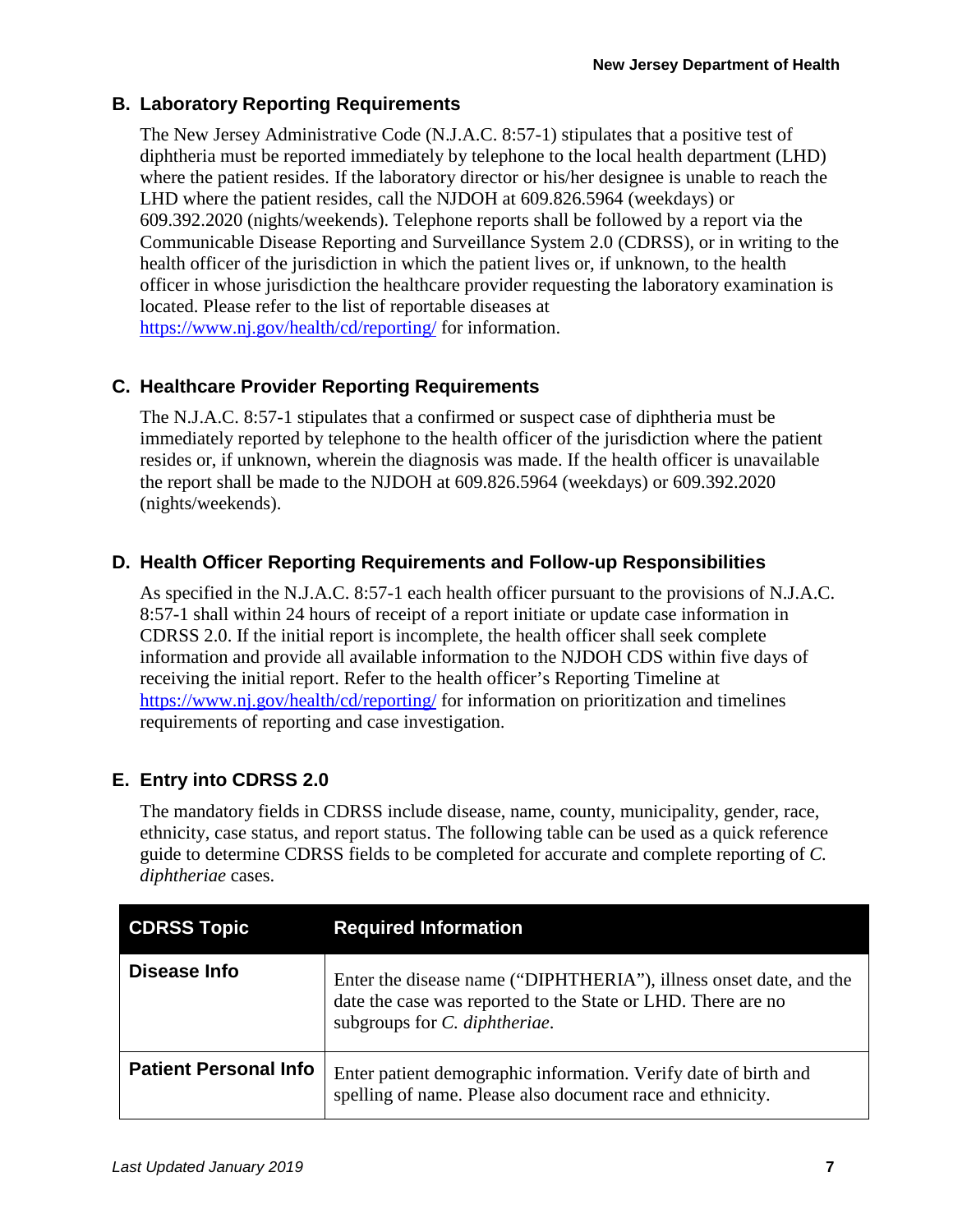| <b>CDRSS Topic</b>                                               | <b>Required Information</b>                                                                                                                                                                                                                                                                                                                                                                                                                            |  |  |  |
|------------------------------------------------------------------|--------------------------------------------------------------------------------------------------------------------------------------------------------------------------------------------------------------------------------------------------------------------------------------------------------------------------------------------------------------------------------------------------------------------------------------------------------|--|--|--|
| <b>Addresses</b>                                                 | Enter patient's primary address and any additional alternate address<br>(e.g., a daycare or workplace address). Use the Comments section in<br>this screen to record any pertinent information about the alternate<br>address (e.g., the times per week the case-patient attends day care).<br>Entering an alternate address will allow other disease investigators<br>access to the case if the alternate address falls within their<br>jurisdiction. |  |  |  |
| <b>Laboratory and</b><br><b>Diagnostic</b><br><b>Information</b> | For positive culture results select "MICROORGANISM<br>IDENTIFIED". Specimen type/source, specimen collection date, test<br>result, and, if applicable, test value should also be recorded. If isolate<br>is being sent to PHEL, please enter the date and method by which it<br>will be sent.<br>NOTE: diphtheroid results are NOT reportable                                                                                                          |  |  |  |
| <b>Clinical Status</b>                                           | Enter appropriate clinical info in this section. Confirm mortality of the<br>patient. If the patient died, date of death should be recorded under the<br>Mortality section.                                                                                                                                                                                                                                                                            |  |  |  |
| <b>Contact Tracing</b>                                           | Information regarding close contacts is required for this disease<br>(household and other close contacts). Identify susceptible high-risk<br>contacts (e.g., pregnant women, immunocompromised or<br>unvaccinated persons, infants <12 months of age). Document any<br>vaccine or travel history of contacts, as well as any PEP administered<br>(e.g., antibiotics or diphtheria booster) in this section.                                            |  |  |  |
| <b>Immunization Info</b>                                         | Obtain diphtheria immunization info and document within this<br>section.                                                                                                                                                                                                                                                                                                                                                                               |  |  |  |
| <b>Medical Facility and</b><br><b>Provider Info</b>              | Record the names of the medical facilities and provider(s) involved in<br>the patient's care. If the patient received care from two or more<br>hospitals, be sure that all are entered so the case can be accessed by<br>all infection preventionists (IPs) covering these facilities.<br>Ensure admission and discharge dates are entered for medical<br>facilities.                                                                                  |  |  |  |
| <b>Pregnancy Info</b>                                            | Indicate pregnancy status in this section.                                                                                                                                                                                                                                                                                                                                                                                                             |  |  |  |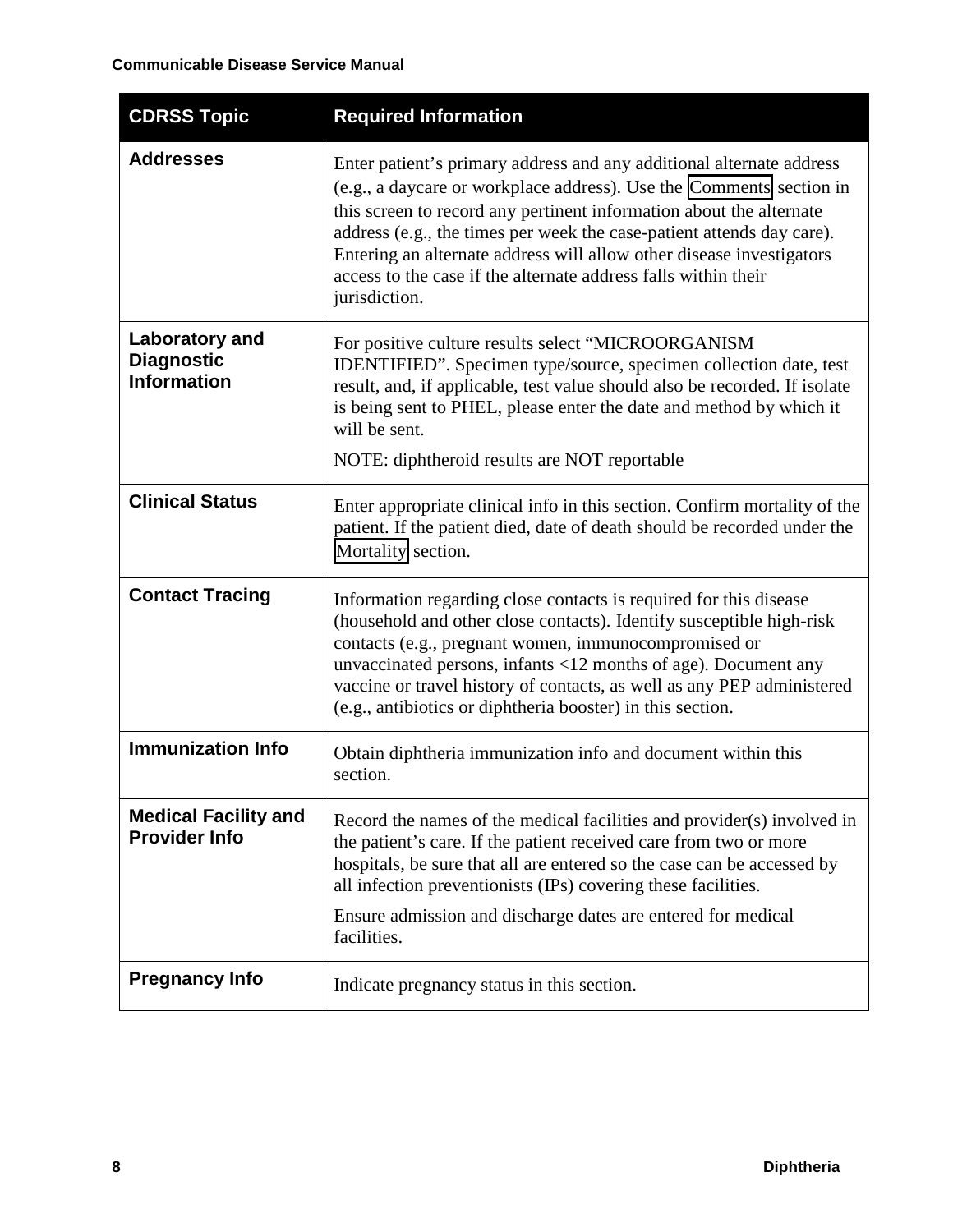| <b>CDRSS Topic</b>                                                                 | <b>Required Information</b>                                                                                                                                                                                                                                                                                                                                                                                                                                                                                                               |  |  |  |
|------------------------------------------------------------------------------------|-------------------------------------------------------------------------------------------------------------------------------------------------------------------------------------------------------------------------------------------------------------------------------------------------------------------------------------------------------------------------------------------------------------------------------------------------------------------------------------------------------------------------------------------|--|--|--|
| <b>Risk Factors</b>                                                                | Enter complete information about risk factors to facilitate study of<br>C. diphtheriae disease in New Jersey, including whether vaccination<br>status is known (if unvaccinated, indicate reason). Please document<br>travel history of patient or any visitors to patient (e.g.,<br>domestic/international within past 12 days), document additional<br>details in the Comments section.                                                                                                                                                 |  |  |  |
| <b>Signs/Symptoms</b>                                                              | Answer "yes" for any of the signs and symptoms that are present and<br>indicate an onset date. Make every effort to get complete information<br>by interviewing the provider, patient, family members, IP, or others<br>who might have knowledge of the patient's illness. Also, information<br>regarding the resolution of signs and symptoms should be entered, if<br>available.                                                                                                                                                        |  |  |  |
| <b>Treatment</b>                                                                   | Enter any treatment that the patient received for diphtheria in this<br>section (e.g., antibiotics or antitoxin). If antitoxin is administered,<br>enter any additional information about the acquisition of the antitoxin<br>in the Comments section.                                                                                                                                                                                                                                                                                    |  |  |  |
| <b>Case Comments</b>                                                               | Enter general comments (i.e., information that is not discretely<br>captured by a specific topic section or drop-down menu) in the<br>Comments section. NOTE: Select pieces of information entered in<br>the Comments section CANNOT be automatically exported when<br>generating reports. Therefore, whenever possible, record information<br>about the case in the data fields that have been designated to capture<br>this information; information included in these fields CAN be<br>automatically exported when generating reports. |  |  |  |
| <b>Disease Specific</b><br>Questionnaire:<br>Z. Diphtheria<br><b>Complications</b> | If the individual is classified as case of diphtheria, please add this<br>section and answer the questions regarding complication from<br>diphtheria.                                                                                                                                                                                                                                                                                                                                                                                     |  |  |  |

### **5 CASE INVESTIGATION**

- a. It is the health officer's responsibility to investigate the case by interviewing the patient and others who may be able to provide pertinent information.
- b. The NJDOH CDS will provide technical assistance and consultation to the LHD, as needed.
- c. Case investigation should document such epidemiologic information around a suspected case as (a) clinical symptoms, (b) Site of infection (e.g., nose, throat,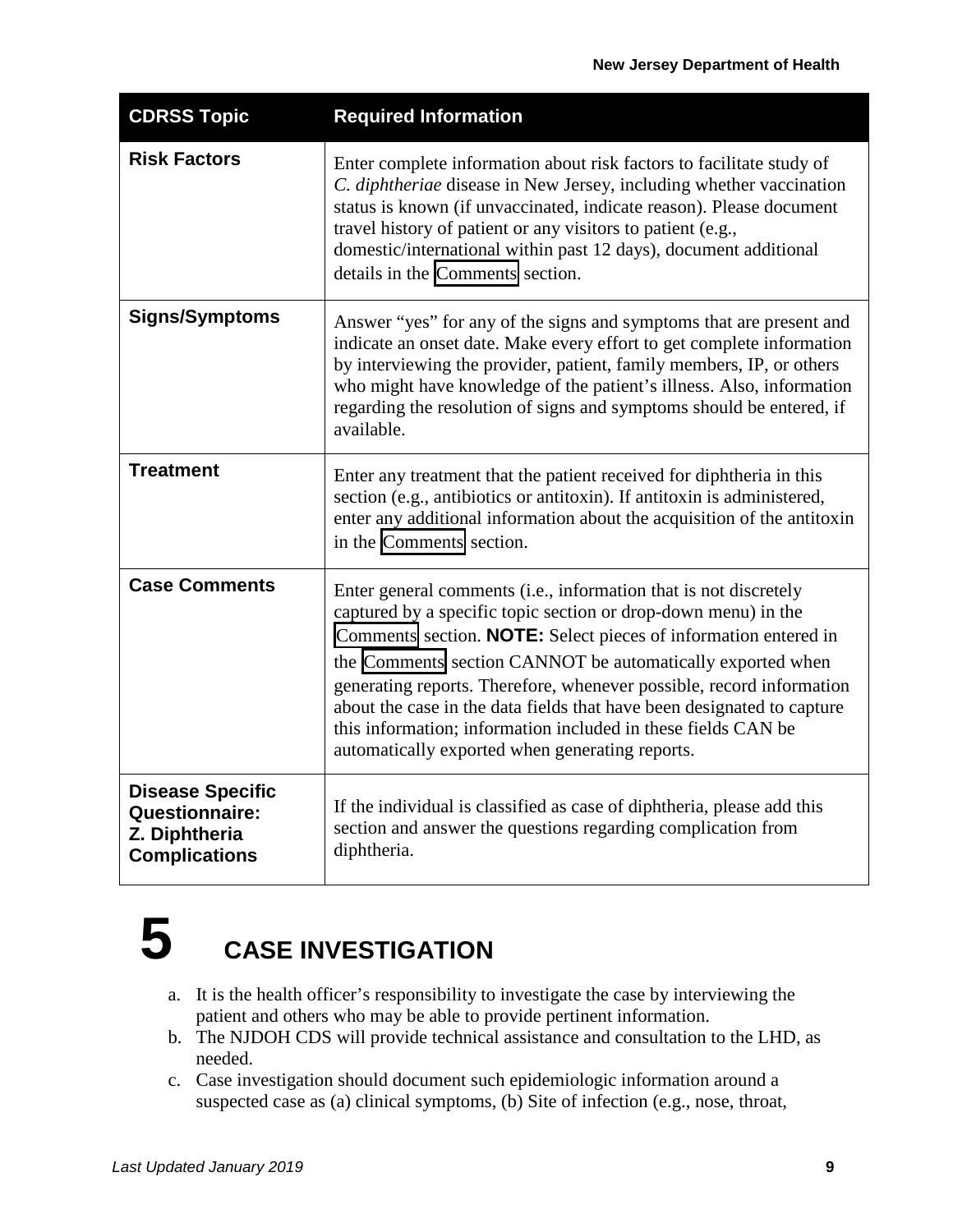larynx), (c) diphtheria immunization history, (d) country of origin and length of time in United States, (e) travel history (to where and dates), (f) whether there were any recent out-of-town visitors (from where and dates), (g) whether there was any recent contact with anyone with similar symptoms, etc., (h) hospitalization dates, (i) risk factors for exposure and transmission (e.g., food handling, healthcare setting), (j) other clinical and/or epidemiologic information, as requested by CDS staff.

d. Institution of disease control measures is an integral part of case investigation. It is the local health officer's responsibility to understand and, if necessary after consultation with the NJDOH, institute the control guidelines listed below.

# **6 CONTROLLING FURTHER SPREAD**

#### **A. Isolation and Quarantine Requirements (N.J.A.C. 8:57-1)**

#### **Minimum Period of Isolation of Patient**

The case is usually not contagious 48 hours after antibiotic treatment begins. Document elimination of the organism using two consecutive negative cultures obtained 24 or more hours after completion of antimicrobial therapy and 24 or more hours apart. If there was no antimicrobial therapy, these two sequential pairs of cultures should be taken after symptoms resolve and two or more weeks after their onset. If an avirulent (nontoxigenic) strain is documented, isolation is not necessary.

#### **Minimum Period of Quarantine of Contacts**

Contacts (both symptomatic and asymptomatic) whose occupations involve handling food must be excluded from that work until two successive pairs of nose and throat cultures obtained two or more weeks after completion of antimicrobial prophylaxis (if any) and 24 or more hours apart are negative. These requirements may be extended to other contacts who work in high-risk transmission settings, as determined by NJDOH.

#### **B. Protection of Contacts of a Case**

Close contacts are defined as those who sleep in the same house or who share food, drink, or eating/drinking utensils with the case-patient, as well as healthcare workers in contact with the case-patient's oral or respiratory secretions. Those contacts who were in brief contact with the case but do not meet the definition for close contact are not considered significant contacts.

Below, management of cases and contacts is divided into three categories: (a) case-patient(s) and symptomatic close contacts, (b) asymptomatic close contacts, and (c) nonsignificant contacts. It is important to follow the sequence of actions given, as administration of antibiotics, diphtheria antitoxin (DAT), and diphtheria toxoids will interfere with interpretation of diagnostic testing. CDC recommendations for diagnosis, treatment, and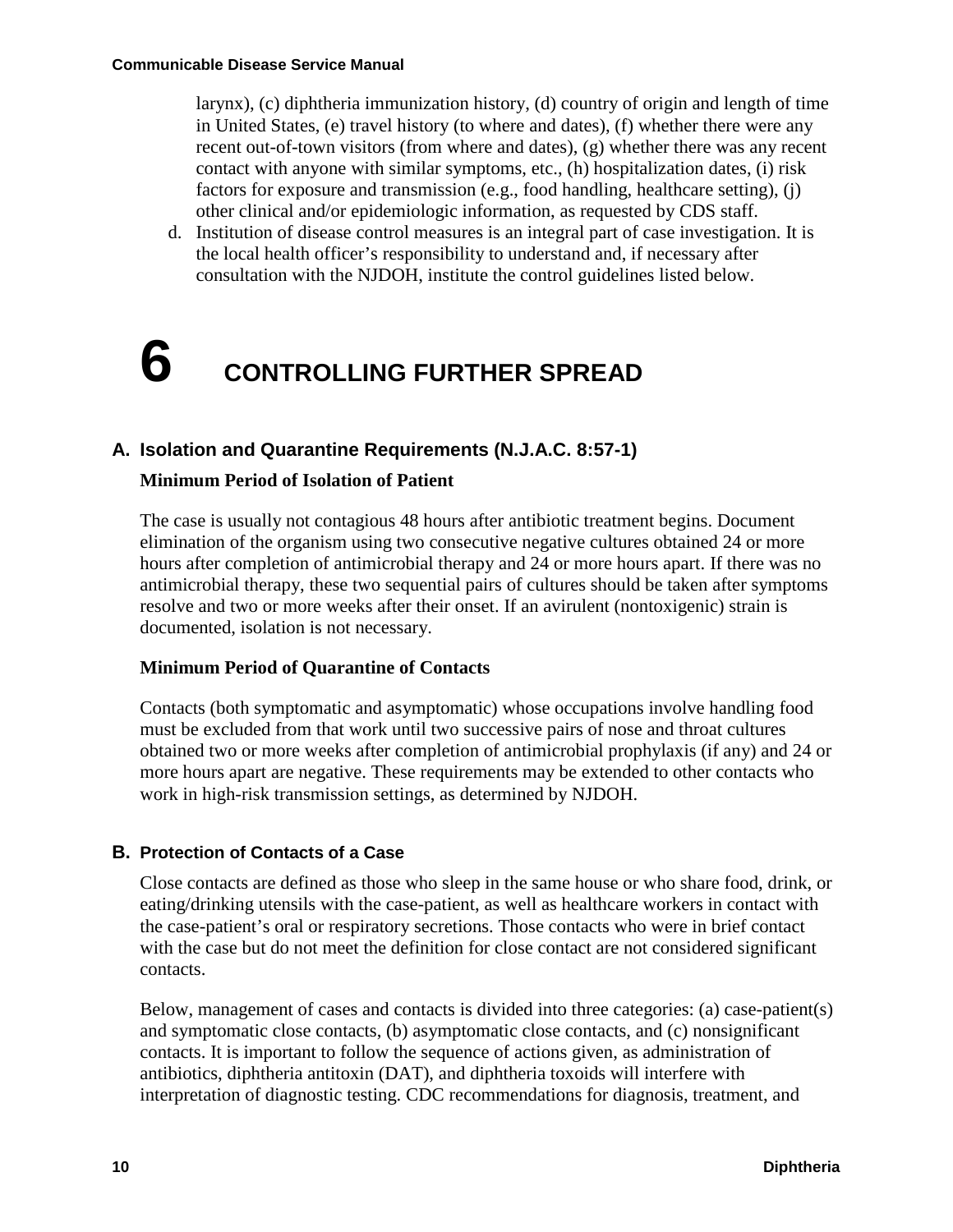follow-up can be found in diagram form here: <https://www.cdc.gov/diphtheria/downloads/close-contacts.pdf>

#### **Cases and Symptomatic Close Contacts**

- 1. Isolate the confirmed or suspect respiratory case on droplet precautions, until two cultures from both the nose and the throat are negative for toxigenic *C. diphtheriae*. Cultures should be taken two or more weeks after cessation of antimicrobial therapy and 24 or more hours apart. If there was no antimicrobial therapy, the cultures should be taken after symptoms resolve, two or more weeks after their onset, and 24 or more hours apart.
- 2. Collect cultures as described in Attachment A (located at the end of this chapter). If antibiotics have been started, it is still useful to collect specimens which are described in Attachment B (at the end of this chapter).
- 3. Cases and symptomatic close contacts should be evaluated for initiation of therapy with DAT. **DAT can be obtained only through an Investigational New Drug (IND) protocol from CDC. Information regarding DAT can be found on CDC's diphtheria website<https://www.cdc.gov/diphtheria/dat.html>**
- 4. After lab study specimens are collected, case-patients and symptomatic close contacts should begin antibiotic treatment as follows [\(https://www.cdc.gov/diphtheria/clinicians.html#antibiotics\)](https://www.cdc.gov/diphtheria/clinicians.html#antibiotics):

Erythromycin, orally or by injection (40 mg/kg/day; maximum, 2 gm/day) for 14 days, or

Procaine penicillin G daily, intramuscularly (300,000 units every 12 hours for those weighing 10 kg or less, and 600,000 units every 12 hours for those weighing more than 10 kg) for 14 days.

5. If case-patients or symptomatic close contacts are culture-positive, they will need two repeat pairs of nose and throat cultures taken two or more weeks after antibiotics have been discontinued and 24 or more hours apart. If a case or symptomatic close contact has not received antibiotics, two successive pairs of nose and throat cultures taken after symptoms resolve, two or more weeks after the onset of symptoms and 24 or more hours apart are needed.

If both sets of cultures are negative, the individual is considered free of infection.

If any of the repeat cultures is positive, an additional ten-day course of oral erythromycin should be administered, and follow-up cultures will need to be repeated as described.

6. Case-patients and symptomatic close contacts who are not-up-to-date for diphtheria toxoid-containing vaccines should be immunized with a diphtheria toxoid-containing preparation appropriate for age during convalescence. Remember, if serum is to be collected, do this before vaccinating.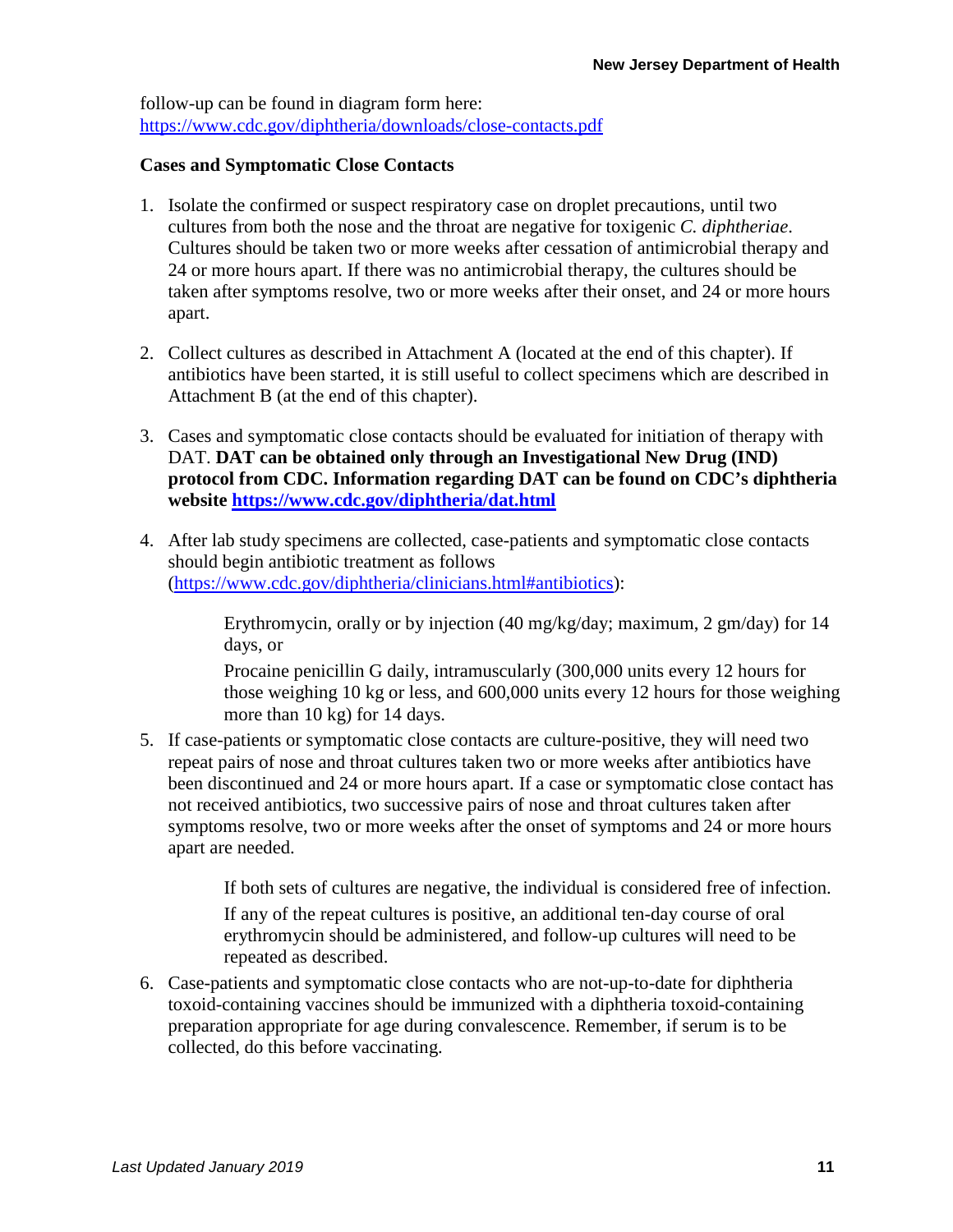7. Close contacts should be monitored for symptoms daily for at least seven days after their last exposure. Active surveillance for suspect cases in the affected settings should take place for at least two incubation periods (ten days).

#### **Asymptomatic Close Contacts**

- 1. Where diphtheria is confirmed or highly suspected in the case, all asymptomatic close contacts should have cultures collected as described in Attachment A.
- 2. Assess and monitor daily for signs and symptoms of diphtheria for at least seven days after their last exposure. Active surveillance for suspect cases in the affected settings should take place for at least two incubation periods (10 days).
- 3. Assess diphtheria toxoid vaccination status and administer a diphtheria toxoid booster, appropriate for age, to close contacts, especially household contacts if they are not up to date with diphtheria vaccination.
- 4. All close contacts, *regardless of their culture result or immunization status*, should begin antibiotic prophylaxis with a 7- to 10-day course of oral erythromycin (40 mg/kg/day for children and 1 g/day for adults). For compliance reasons, if surveillance of contacts cannot be maintained, they should receive benzathine penicillin (600,000 units for persons younger than 6 years old and 1,200,000 units for those 6 years or older).
- 5. All asymptomatic close contacts who were initially culture-positive will need two repeat pairs of nose and throat cultures taken two or more weeks after antibiotics have been discontinued and 24 or more hours apart. If an asymptomatic contact has not received antibiotics, two successive pairs of nose and throat cultures taken 24 or more hours apart are needed. If any of the repeat cultures is positive, an additional ten-day course of oral erythromycin should be given and the cultures repeated as described above.

#### **Nonsignificant Contacts**

Contacts who do not sleep in the same house as the case-patient; do not share food, drink, or eating/drinking utensils with the case-patient; and are not healthcare workers in contact with the case-patient's oral or respiratory secretions should be immunized with the appropriate diphtheria toxoid-containing preparation. They do not need to be cultured or placed on antibiotic prophylaxis.

#### **C. Preventive Measures**

#### **Personal Preventive Measures/Education**

Vaccination, including routine childhood vaccination, catch-up vaccination of adolescents, and targeted vaccination of high-risk adult groups, is the best preventive measure against diphtheria. CDC recommends diphtheria, tetanus, and acellular pertussis vaccination across the lifespan. Children younger than 7 years of age receive DTaP or DT, while older children and adults receive Tdap and Td. Please refer to the most current recommendations from CDC's Advisory Committee on Immunization Practices (ACIP) statement on diphtheria,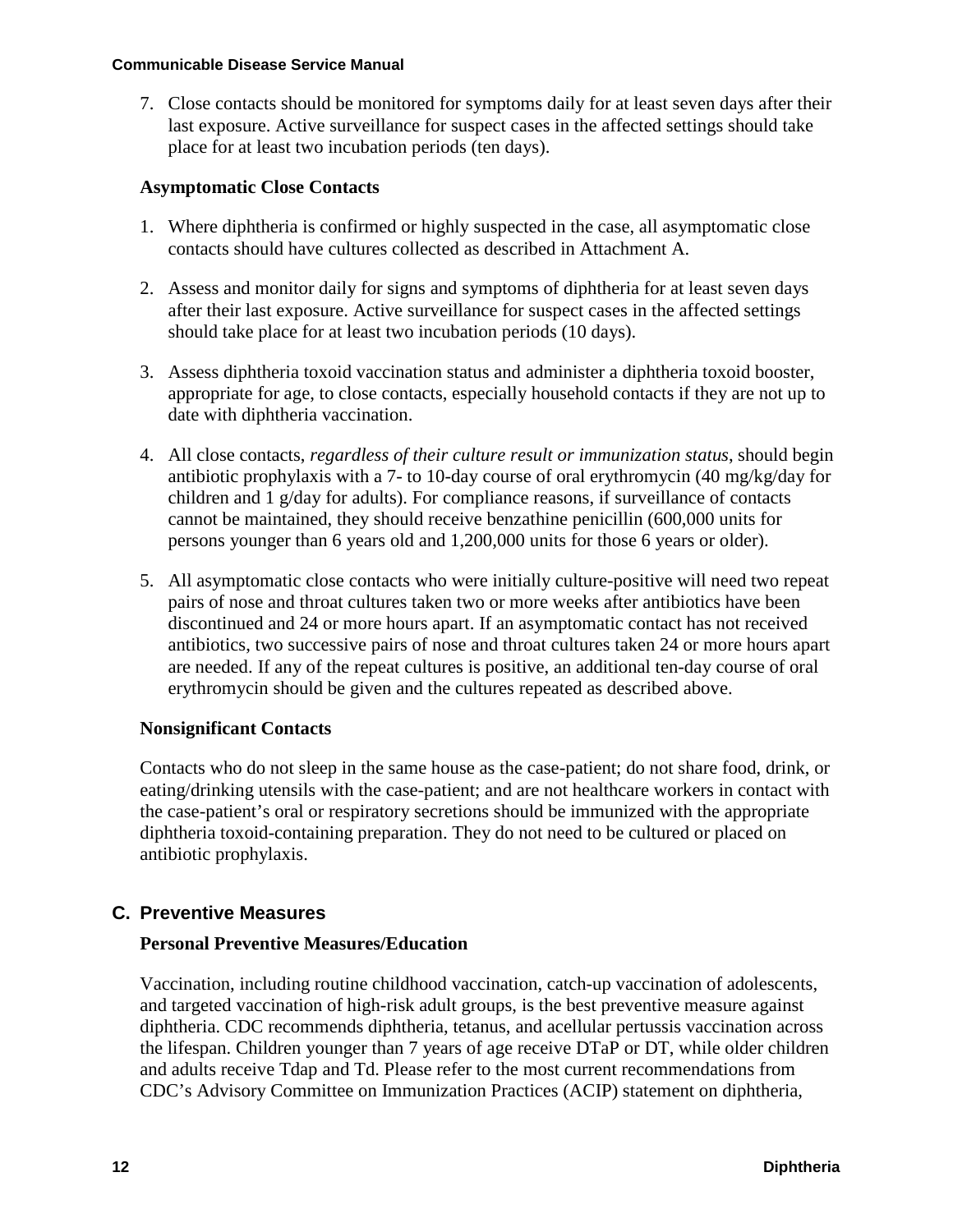pertussis, and tetanus, summarized here [https://www.cdc.gov/vaccines/vpd/dtap-tdap](https://www.cdc.gov/vaccines/vpd/dtap-tdap-td/hcp/recommendations.html)[td/hcp/recommendations.html](https://www.cdc.gov/vaccines/vpd/dtap-tdap-td/hcp/recommendations.html)

#### **Additional Information**

A Diphtheria Fact Sheet can be obtained at the NJDOH Web site at <https://www.state.nj.us/health/cd/topics/>

Click on the "Diseases & Health Topics A-Z List" and scroll down to "Diphtheria."

#### **References**

- American Academy of Pediatrics. Kimberlin DW, Brady MT, Jackson MA, Long SS, eds. *Red Book: 2018 Report of the Committee on Infectious Diseases.* 31st ed. Itasca, IL: American Academy of Pediatrics; 2018.
- Centers for Disease Control and Prevention. *Epidemiology and Prevention of Vaccine-Preventable Diseases: The Pink Book.* Hamborsky J, Krpger A, Wolfe S, eds. 13th ed. Washington, D.C. Public Health Foundation, 2015. Available at: <https://www.cdc.gov/vaccines/pubs/pinkbook/index.html>
- Centers for Disease Control and Prevention Manual for the Surveillance of Vaccine-Preventable Diseases. Centers for Disease Control and Prevention, Atlanta, GA, 2008. Available at: <https://www.cdc.gov/vaccines/pubs/surv-manual/index.html>
- Heymann, DL, ed. *Control of Communicable Diseases Manual.* 20th ed. Washington, DC: American Public Health Association; 2015.

**Attachment A:** Collection of Specimens for Isolation of *C. diphtheriae* (1 page) **Attachment B:** Overview of Requirements for Laboratory Testing for Diphtheria (1 page) Attachment C: Algorithm for Diagnosis, Treatment, and Follow-Up of Suspect Diphtheria Cases and Infected Contacts (1 page)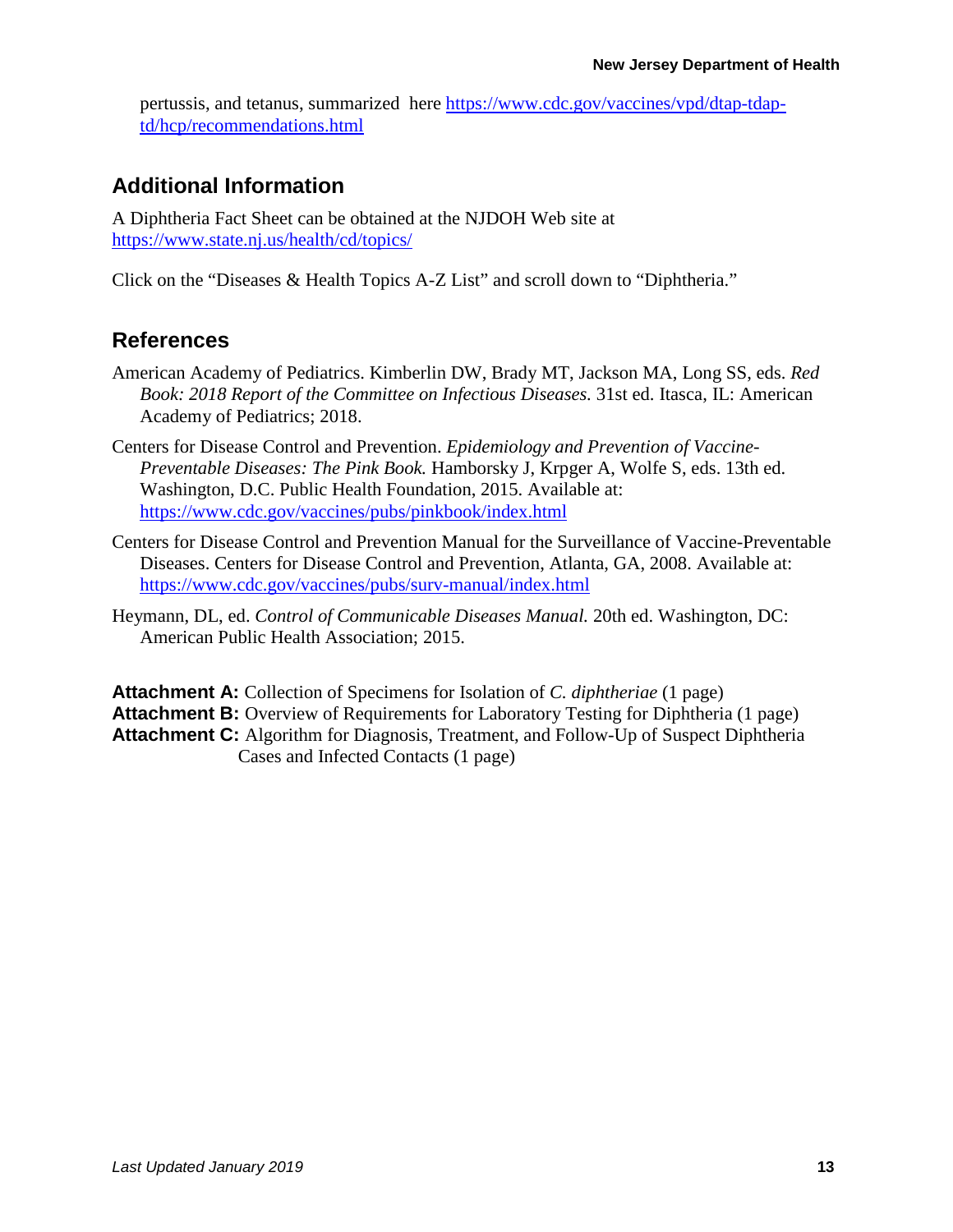#### **Attachment A**

#### **Collection of Specimens for Isolation of** *C. Diphtheriae*

Clinical specimens for culture should be obtained as soon as possible when diphtheria (involving any site) is suspected, even if treatment with antibiotics has already begun. Unless the index of suspicion is low, close contacts of suspected cases also should have specimens taken from the nose and throat. (Culture of *C. diphtheriae* from close contacts may confirm the diagnosis of the case, even if the patient's culture is negative.) Use a dry, sterile swab.

#### **Throat Swabs**

- 1. Pharynx should be clearly visible and well illuminated.
- 2. Depress tongue with an applicator and swab the throat without touching the tongue or inside of the cheek.
- 3. Rub vigorously over any membrane, white spots, or inflamed areas; slight pressure with a rotating movement must be applied to the swab.
- 4. If any membrane is present, lift the edge and swab beneath it to reach the deeply located organisms. A portion of the membrane may also be submitted for testing.

#### **Nasopharyngeal Specimens**

- 1. Insert the swab into the nose through one nostril beyond the anterior nares.
- 2. Gently introduce the swab along the floor of the nasal cavity, under the middle turbinate until the pharyngeal wall is reached. Force must not be used to overcome any obstruction. Leave swab in place for ten seconds. Remove the swab slowly. Polymerase chain reaction specimens should be taken at the same time as those for culturing. Place swabs in sterile, dry tube or vial.
- 3. Ship immediately at  $+4^{\circ}$ C (with cold packs in a sterile container or in silica gel sachets), so that specimen arrives at the laboratory as soon as possible after collection.

- Notify the lab that specimens for diphtheria culture are on the way, since isolation of *C. diphtheriae* requires special tellurite-containing media.
- If *C. diphtheriae* is isolated, regardless of association with disease, CDS staff will help facilitated shipment of isolates to the CDC Pertussis and Diphtheria Laboratory (with prior approval from CDC).

<sup>•</sup> Place swabs in a culturette swab transport system. If transport time is anticipated to be less than 24 hours, Amies or Modified Stuart's medium is recommended. If transport time is to be 24 hours or more, silica gel is recommended.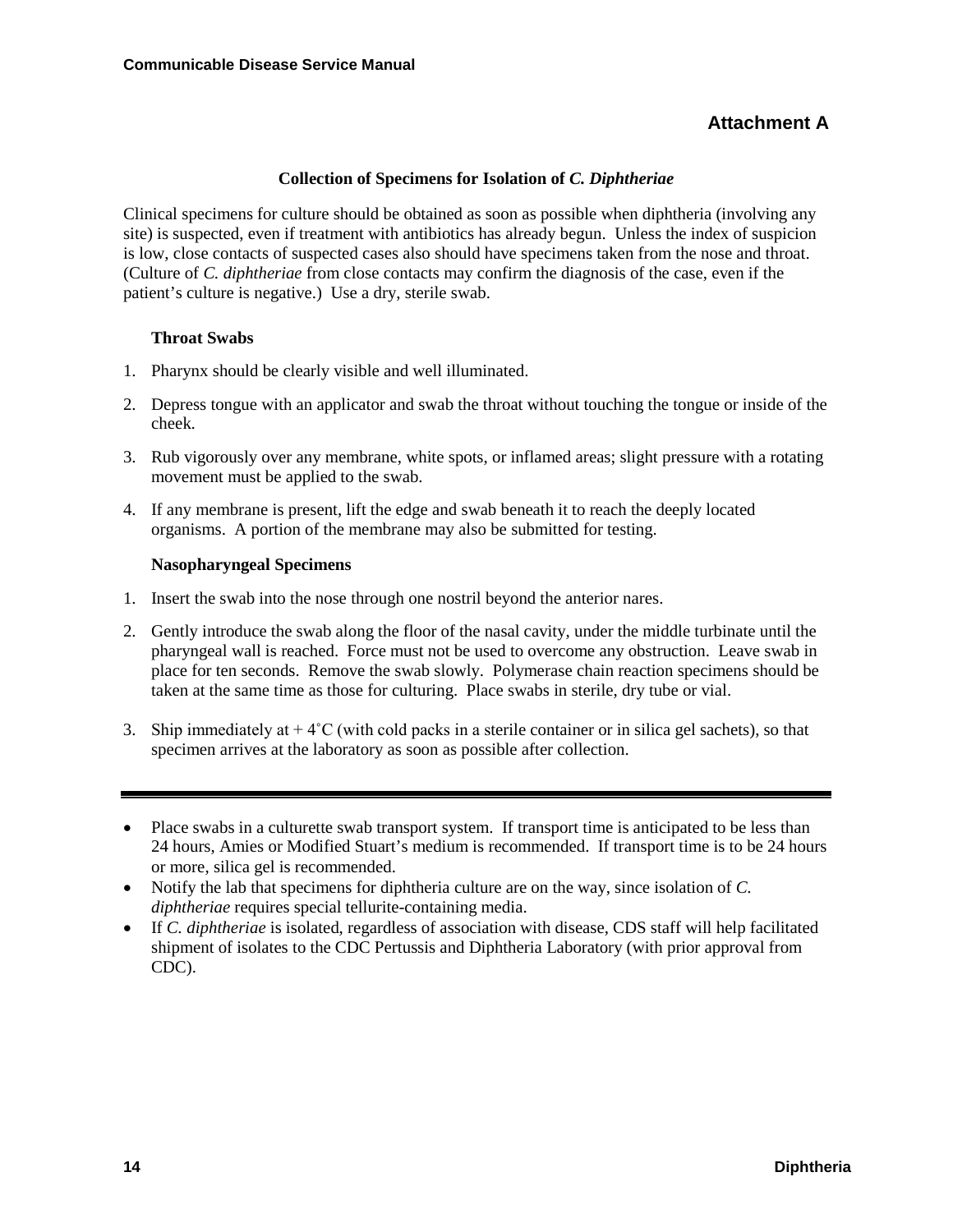| <b>Attachment B: Overview of Requirements for Laboratory Testing for Diphtheria</b> |                                                                                                                                                                        |                                                                                                   |                                                                                                                                                                          |                                                                                                                                                                                              |                                                                                                                                                                                                                                                                                         |  |  |
|-------------------------------------------------------------------------------------|------------------------------------------------------------------------------------------------------------------------------------------------------------------------|---------------------------------------------------------------------------------------------------|--------------------------------------------------------------------------------------------------------------------------------------------------------------------------|----------------------------------------------------------------------------------------------------------------------------------------------------------------------------------------------|-----------------------------------------------------------------------------------------------------------------------------------------------------------------------------------------------------------------------------------------------------------------------------------------|--|--|
| <b>Test name</b>                                                                    | <b>Specimens to</b><br>take                                                                                                                                            | <b>Timing for</b><br>specimen<br>collection                                                       | <b>Transport</b><br>requirements                                                                                                                                         | <b>Collection &amp;</b><br>notification<br>requirements                                                                                                                                      | <b>Notes</b>                                                                                                                                                                                                                                                                            |  |  |
| <b>Culture</b>                                                                      | Swabs of nose,<br>$\bullet$<br>throat, and<br>membrane (or<br>other infected<br>body site) of<br>case<br>Swabs of nose<br>$\bullet$<br>and throat of<br>close contacts | As soon as<br>possible, when<br>diphtheria is<br>suspected                                        | < 24 hours: Amies<br>or modified<br>Stuart's medium<br>$\geq$ 24 hours: silica<br>gel sachets                                                                            | Providers/labs may<br>call NJDOH CDS<br>609.826.5964<br>regarding suspect<br>case, if LHD is not<br>available.<br>NJDOH may call<br>CDC diphtheria lab at<br>404.639.1231 or<br>404.639.1239 | Alert lab that diphtheria is<br>suspected to ensure that<br>tellurite-containing media is<br>used. After isolation, biotype<br>(strain) and toxigenicity can be<br>determined.                                                                                                          |  |  |
| <b>PCR</b>                                                                          | Swabs (as above),<br>or pieces of<br>membrane or<br>biopsy tissue of<br>case                                                                                           | As soon as<br>possible (same<br>time as those for<br>culture), when<br>diphtheria is<br>suspected | Swabs, silica gel<br>sachet; or a sterile<br>dry container at<br>$4^{\circ}$ C.<br>Membrane/tissues<br>- container with<br>sterile saline<br>without formalin<br>at 4°C. | Contact as above                                                                                                                                                                             | Available only at CDC – approval<br>required from NJDOH CDS staff.<br>Alert lab that diphtheria is<br>suspected so that specific PCR<br>assay is used. Can detect<br>nonviable organisms and toxin<br>gene. Provides supportive<br>evidence for, but not confirmation<br>of, diagnosis. |  |  |
| <b>Toxigenicity</b><br>testing (Elek<br>test)                                       | Isolate from<br>culture of case<br>(above)                                                                                                                             | After $C$ .<br>diphtheriae has<br>been isolated                                                   | Transport medium<br>such as Amies<br>medium or silica<br>gel sachets                                                                                                     | Contact as above                                                                                                                                                                             | Available at CDC – approval<br>required from NJDOH CDS staff<br>prior to submission.                                                                                                                                                                                                    |  |  |
| <b>Serology</b><br>(antibodies<br>to<br>diphtheria<br>toxin)                        | Serum of case                                                                                                                                                          | <b>Before</b><br>administration of<br>antitoxin or<br>vaccine                                     | Frozen $(-20^{\circ}C)$                                                                                                                                                  |                                                                                                                                                                                              | Not currently available at CDC.<br>If acute antibody levels are low,<br>diphtheria can't be ruled out; if<br>acute levels are high, diphtheria is<br>unlikely to be cause of illness.                                                                                                   |  |  |

*Last Updated January 2019* **15** Adapted from *Manual for the Surveillance of Vaccine-Preventable Diseases*. Centers for Disease Control and Prevention, Atlanta, GA, 2008. Current version available online at: <https://www.cdc.gov/vaccines/pubs/surv-manual/index.html>